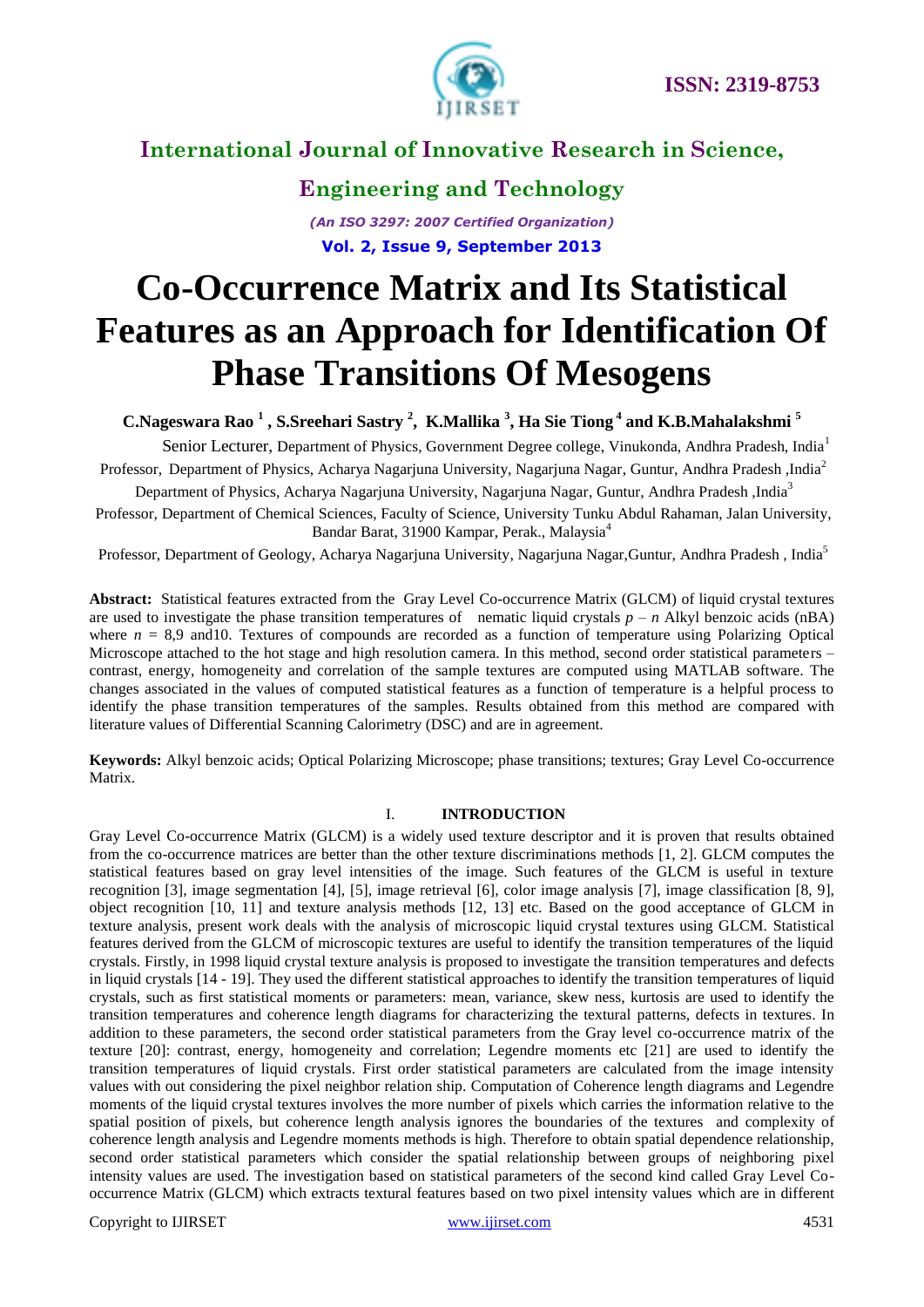



## **Engineering and Technology**

*(An ISO 3297: 2007 Certified Organization)*

### **Vol. 2, Issue 9, September 2013**

directions  $(0^0, 45^0, 90^0, 135^0)$  and distances (commonly preferred distance is equal to one). GLCM is created from the original gray scale image and the parameters calculated from this matrix is a more helpful to understand the details about the overall texture content [22, 23]. This kind of work was done for different liquid crystals by considering the displacement vector *d* i.e distance from pixel to its neighbor is equal to one at an angle of  $0^0$  such liquid crystals are discotic, cholesteric and ferroelectric liquid crystals. In the present work, with the consideration of different offsets  $(0^0,$  $d$  (=1)), (45<sup>0</sup>,  $d$  (=1)), (90<sup>0</sup>,  $d$  (=1)), (135<sup>0</sup>,  $\dot{d}$  (=1)) of GLCM, transition temperatures of nematic liquid crystals  $p - n$ Alkyl benzoic acids (nBA) where  $n = 8.9$  and 10 are identified. Regardless of different offset combinations, features extracted from the GLCM identify the transition temperatures of the samples.

Polarizing Optical Microscope (POM) is one of the essential tools for phase identification of newly synthesized mesogenic materials, together with Differential Scanning Calorimetry (DSC), Differential Thermal Analysis (DTA) , X-ray Diffraction, Electron Spin Resonance (ESR) spectoscopy, Birefringence measurememnts, Ultrasonic studies, dialatometry and dielectric techniques etc [24, 25]. Precise phase identification could not easily be made by DSC, DTA and X-ray investigation approaches [26, 27]. On the other hand Polarizing microscopy determines the both phase type and phase transition temperatures basing on the changes in the characteristics of textural patterns which are recorded in an image as a function of temperature between crossed polarizers . However, results obtained from this methodology are compared with literature values of Differential Scanning Calorimetry (DSC) and are in agreement.

#### II. **EXPERIMENTAL & THEORITICAL CONSIDERATIONS**

The structural phases and phase transitions are fundamentally determined in this experiment basing on the changes in the characteristics of textural patterns which are recorded in an image as a function of temperature. A commercially available glass slide is used for sample preparation [20]. Recording the textural images of the samples *p, n* - alkyl benzoic acids (*n*BA, *n* = 8, 9 and 10) being supplied by Frinton laboratories, USA has been done by Meopta polarizing microscope with attached hot stage described by Gray [28] and camera. The camera, a Canon made, having high resolution representing the image with 1936x1288 pixel size depicting 24 bit tonal levels in a true color production within the range of 0 to 255 gray levels in each three primary spectral frequency of red, green and blue separately. The analysis of liquid crystal textural phases and phase transitions has been carried out on MATLAB platform upon gray scale image through different statistical procedures [29].

#### *A. Texture features extraction from the Gray Level Co-occurrence Matrix (GLCM)*

The co-occurrence matrix which is created from the gray scale image of the liquid crystal textures is used here for second order texture feature calculations.

#### *B. Gray Level Co-occurrence Matrixes (GLCM):*

The Gray Level Co-occurrence Matrix (GLCM) is a widely used texture analysis method especially for stochastic textures [23,30]. It enhances the details of image and gives the interpretation. The GLCM is a tabulation of how often different combinations of pixel brightness values (gray levels) occur in an image. The advantage of the co-occurrence matrix calculations is that the co-occurring pairs of pixels can be spatially related in various orientations with reference to distance and angular spatial relationships, as on considering the relationship between two pixels at a time. As a result the combination of grey levels and their positions are exhibited apparently. Therefore it is defined as "A two dimensional histogram of gray levels for pair of pixels, which are separated by a fixed spatial relationship". However the matrix is sensitive to rotation. With the change of different offsets define pixel relationships by varying directions (rotation angle of an offset:  $0^0$ ,  $45^0$ ,  $90^0$ ,  $135^0$ ) and displacement vectors (distance to the neighbor pixel: 1, 2, 3 ...), different co-occurrence distributions are resulted from the same image of reference [30].

GLCM of an image is computed using displacement vector *d* defined by its radius, (distance or count to the next adjacent neighbor preferably is equal to one) and rotational angles  $(0^0, 45^0, 90^0, 135^0)$ . This was explained with example given below. For an image shown in Fig. 1(a), intensity values are given in the form of matrix Fig. 1(b), generalized GLCM of the image shown in Fig. 1(c) and the GLCM of the images with two angle of rotations are shown in Fig. 1(e & f). Where  $(i, j)$  represents the number of times a point having gray level j occurs relative to a point having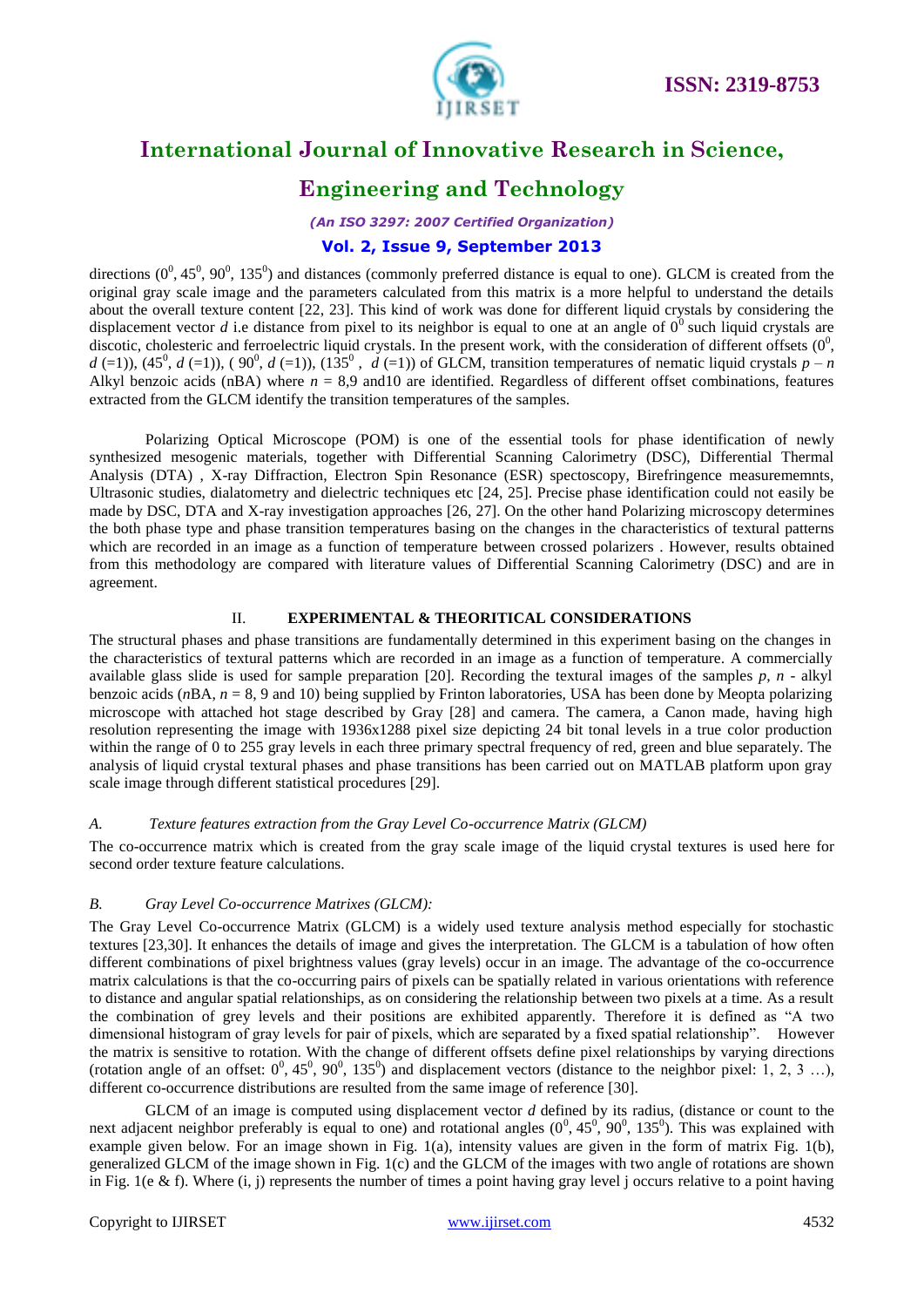

## **Engineering and Technology**

*(An ISO 3297: 2007 Certified Organization)*

#### **Vol. 2, Issue 9, September 2013**

gray level i satisfying the condition satisfied by the displacement vector *d*. In this paper we have considered the displacement vector *d* defined by its radius is equal to one.

Example:



**Fig. 1 (a) test image; (b) test image intensity values in matrix form; (c) generalized fromof GLCM of test image; (d) roation offsets defines**  the pixel spatial relationships;(e) and (f) GLCMs of the image at an angle of  $0^0$  and  $45^0$ .

In above example, each element of Gray level co occurrence matrix represents the probability of occurrence of pixel pair. From the spatial domain GLCM image being an output of second order statistics, again further statistical parameters like contrast, energy, homogeneity and correlation are determined by applying respective equations as mentioned in the following sections.

#### *C. Feature extraction from the GLCM:*

An image of *GLCM (i ,j)* extracts the features based on pixel and its next neighbour pixel in the image [31]. *GLCM (i, j*) is a two dimensional function and it is composed of *m* pixels in the vertical direction and *n* pixels in the horizontal direction, *i, j* are horizontal and vertical co - ordinates of the image. The total number of pixels in the image is  $m * n = N$ ,  $0 \le i \le m, 0 \le j \le n$ . Firstly, the intensity contrast between a pixel and its neighbour is determined over an entire image. It is known that the similar values of pixels in observation results in low contrast causing a poor dissemination

Contrast:

of boundaries between features. This contrast intensity is calculated with the equation  
Contrast: 
$$
\sum_{i=1}^{m} \sum_{j=1}^{n} (i-j)^2 GLCM(i, j)
$$
 (1)

Similarly the textural uniformity is obtained with equation (2) as statistical measure energy. This infers that maximum constant values or periodic uniformity in gray level distribution will form maximum energy of texture. Clear domain of group of textures is deciphered on account of higher value in energy measure.

Energy:

$$
\sum_{i=1}^{m} \sum_{j=1}^{n} (GLCM(i, j))^{2}
$$
 (2)

The closeness of gray levels in the spatial distribution over image is inferred by homogeneity through the equation (3). Homogeneous textured image is comprised of limited range of gray levels and hence, the GLCM image exhibits a few values with relatively high probability .

Homogeneity:

 $\frac{1}{j}$   $\frac{1}{j}$  $(i, j)$ 1 *m n*  $\sum_{i=1}^{m} \sum_{j=1}^{n} \frac{GLCM(i, j)}{1 + |i - j|}$ (3)

Correlation that brings out how correlated a reference pixel to its neighbor over an image, is uncorrelated to energy, contrast and homogeneity. The equation for correlation measurement considers the mean and standard deviation for row and column in the matrix as shown.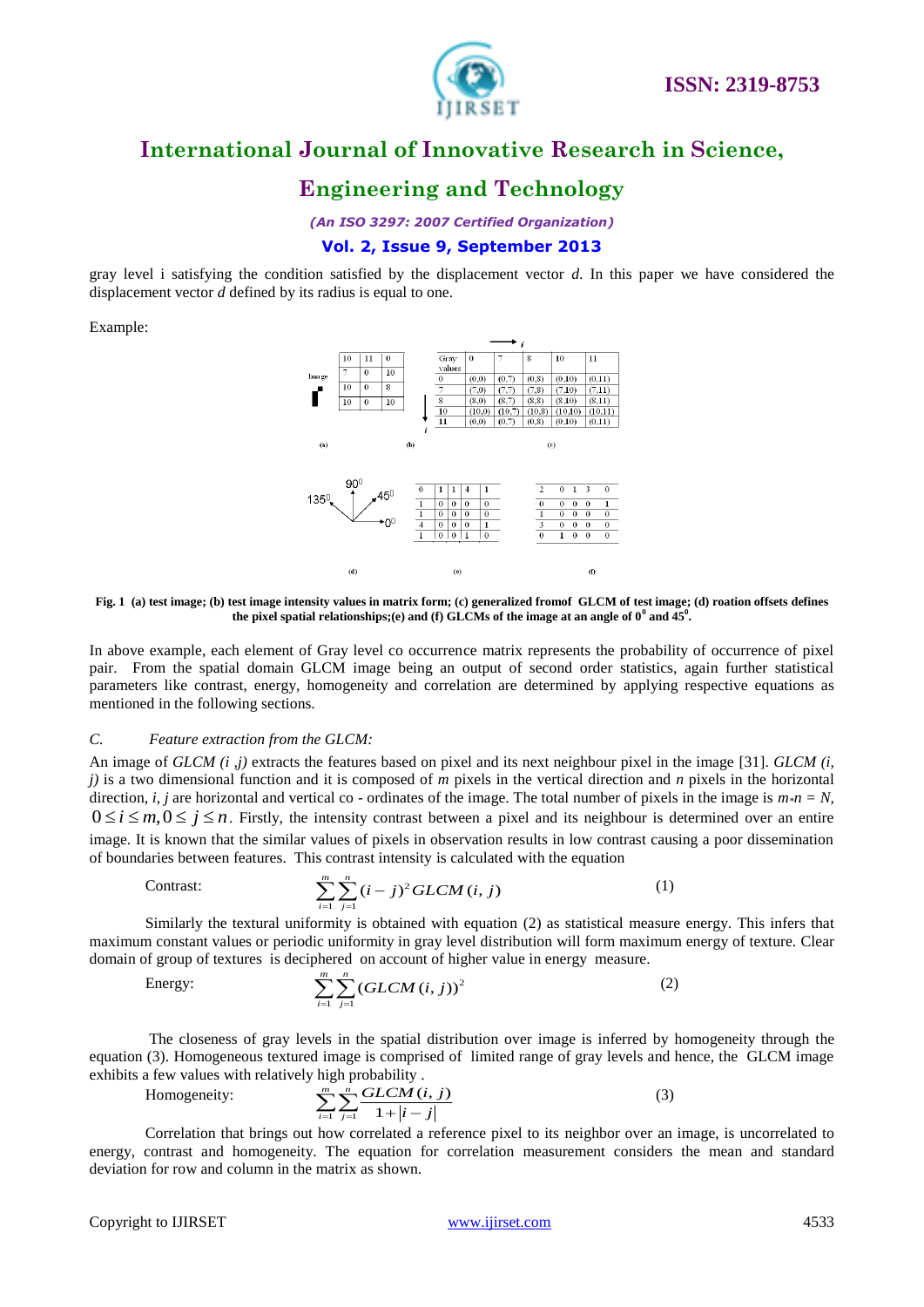

## **Engineering and Technology**

*(An ISO 3297: 2007 Certified Organization)*

Correlation:

**Vol. 2, Issue 9, September 2013**  

$$
\sum_{i=1}^{m} \sum_{j=1}^{n} \frac{\{i \times j\} \times GLCM(i, j) - \{\mu_x \times \mu_y\}}{\sigma_x \times \sigma_y}
$$
(4)

where  $\mu_x$ ,  $\mu_y$  and  $\sigma_x$ ,  $\sigma_y$  are the mean and standard deviations of probability matrix *GLCM* along row wise *x* and coloumn wise *y*.

#### III. **RESULTS AND DISCUSSION**

The textural features and patterns formed during the course of transition from solid phase to isotropic phase in response to temperature are belonged to nematic phase shown in Fig. 2.



 **Fig. 2 Nematic texture of p,nBA mesogens**

GLCMs for the each temperature recording of the textures are computed by considering the different offsets  $(0^0, d)$  $(=1)$ ),  $(45^0, d (=1)$ ),  $(90^0, d (=1)$ ),  $(135^0, d (=1))$ . The phase transition temperatures for the liquid crystals, derived from the parameters of textures are presented in Figs. 3-5. The statistical parameters are related through the plotted curves. As a representative case the plots are drawn for heating cycles only. The behavior of the parameters, though different for different compounds which depend on the phase transformation and thermal stability of the phase [14, 20]. For the Figs. 3-5, the parameter values remained approximately constant as long as there is no change in the textural features like isotropic phase or solid phase. Once the phase transformation has taken place, either from isotropic phase to the liquid crystal phase or vice-versa, the re-appearance of textures or changes in the textural features at specific temperatures would bring abrupt variations in the parameter curves.





In general, in response to temperature the changes in the characteristics of the textures would occur while passing through a phase transition [32]. Therefore, the temperature corresponding to abrupt changes in the plotted curves indicates the transition temperature of the sample. Hence, the methodology following statistical procedures is an efficient technique for investigating the phase transition of liquid crystals. Transition temperatures of the sample observed here are compared with literature [33] as shown in table 1. To show that, parameters computed from the different offsets of GLCMs textures yields the similar results, the plots are drawn for the compound of 10BA and are

#### Copyright to IJIRSET [www.ijirset.com](http://www.ijirset.com/) 4534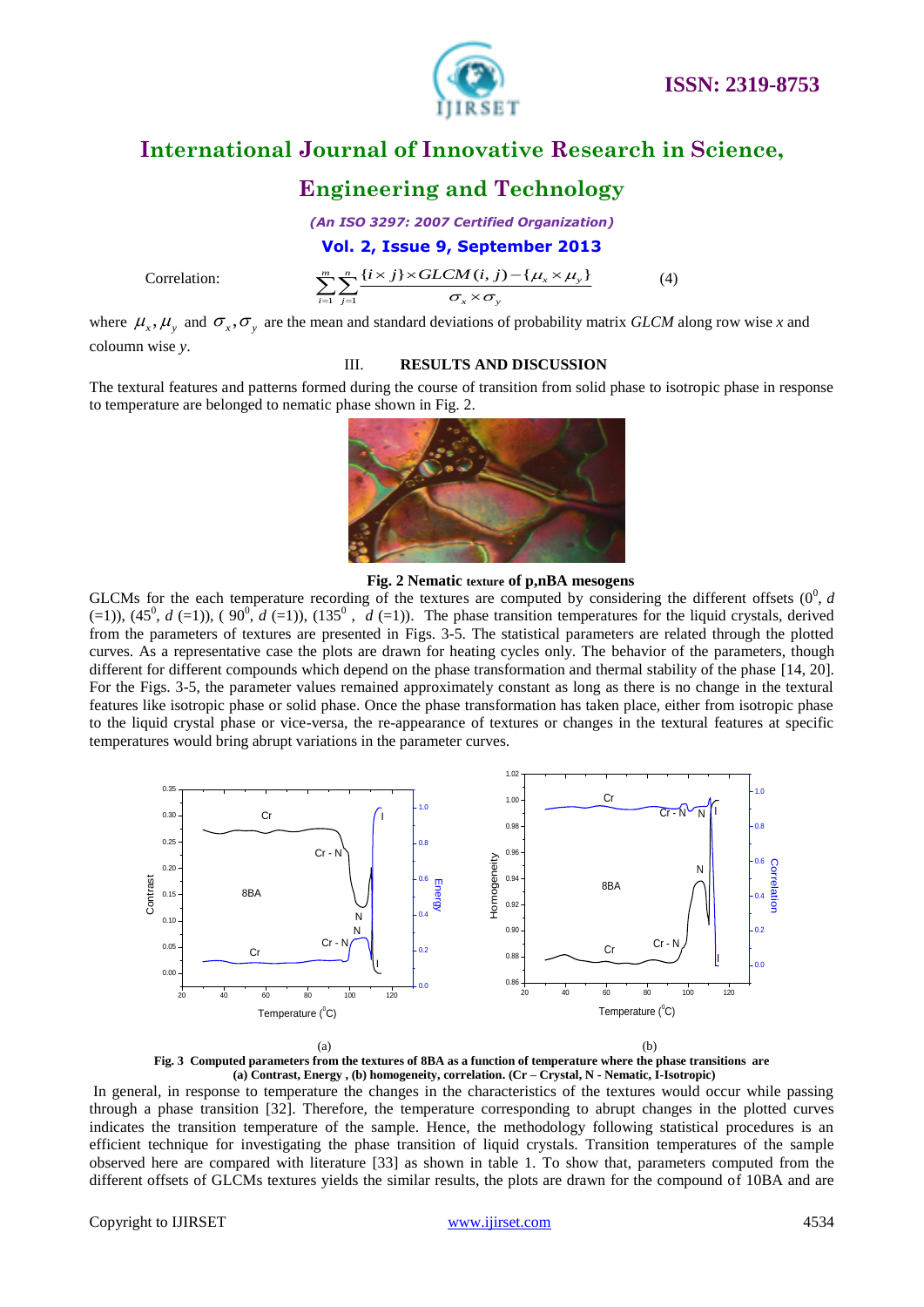

## **Engineering and Technology**

*(An ISO 3297: 2007 Certified Organization)*

### **Vol. 2, Issue 9, September 2013**

shown in Fig 6. It reveals that whatever be the offset angle of rotation, GLCM of the liquid crystal textures are useful to identify the textural features and their changes efficiently in order to investigate the phase transitions of the samples.



 $\qquad \qquad \textbf{(b)}$ **Fig. 4 Computed parameters from the textures of 9BA as a function of temperature where the phase transitions are (a) Contrast, Energy , (b) homogeneity, correlation. (Cr – Crystal, N - Nematic, I-Isotropic)**



 $(e)$  (f) **Fig. 5 Computed parameters from the textures of 10BA as a function of temperature where the phase transitions are (a) Contrast, Energy , (b) homogeneity, correlation; (Cr – Crystal, N - Nematic, I-Isotropic)**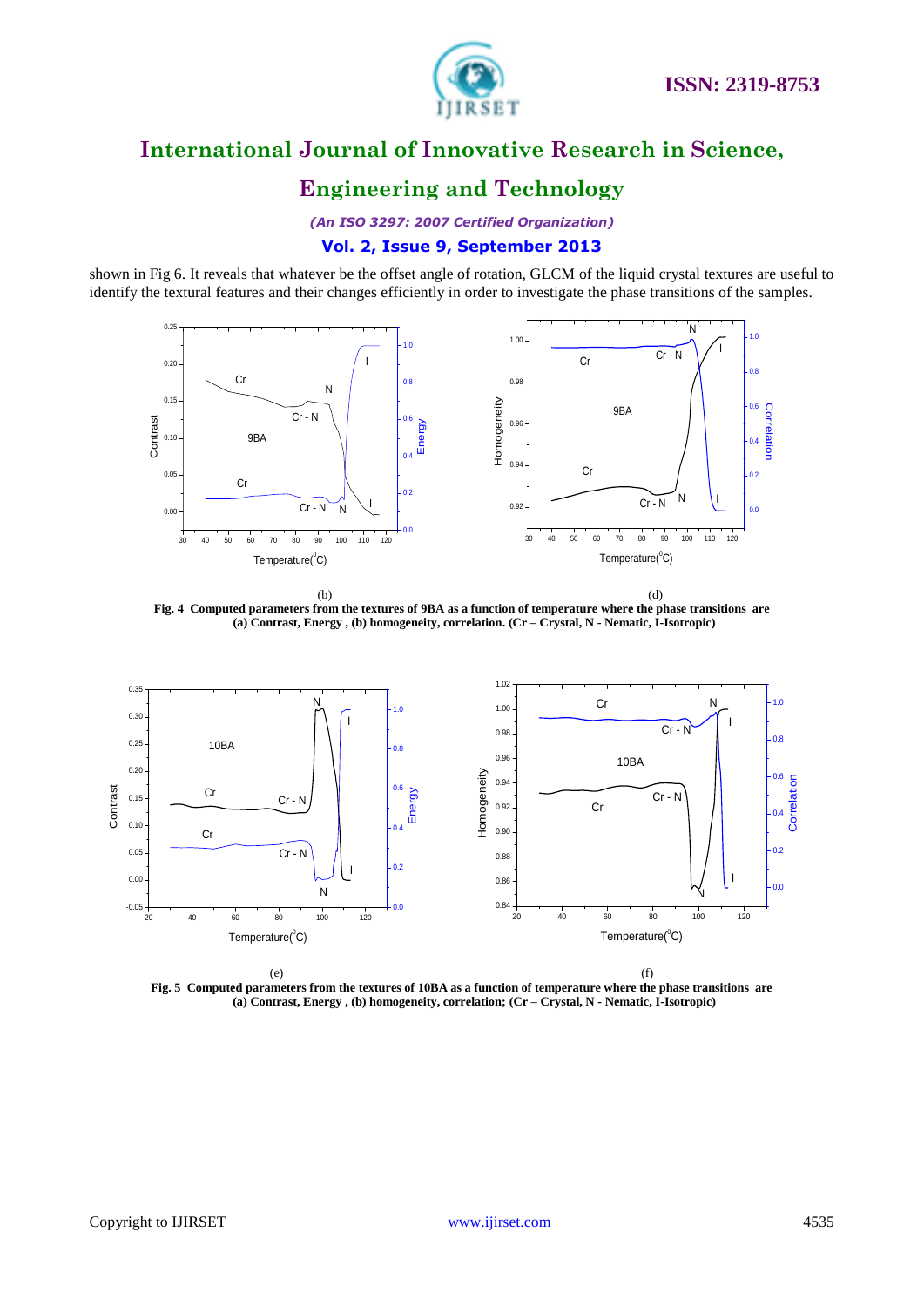

## **Engineering and Technology**

*(An ISO 3297: 2007 Certified Organization)* **Vol. 2, Issue 9, September 2013**



 $(a)$  (b) In DSC, the abrupt changes in the enthalpy and heat flow values are useful parameters to identify the transition temperatures of the samples. Liquid crystal texture analysis in conjunction with POM is a process in which the abrupt changes in textural feature values computed from the textures as a function of temperatures are useful to identify the transition temperatures of the samples. Both processes are correlated to each other in abrupt changes of their measured parameter values.



#### **Table 1: Transition temperatures ( <sup>0</sup>C) of**   *p – n* **alkyl benzoic acids (***n***BA) where** *n***=8 to 10.**

| Compound | Present           | Literature                     |
|----------|-------------------|--------------------------------|
| 8BA      | Gr 100 N 111 I    | Cr 98.8 – 99 N 110.3 – 110.8 I |
| 9BA      | Gr 94.9 N 114.3 I | Cr 90.1 - 97 N 114.6 - 115.8 I |
| 10B A    | G: 97 N 110 I     | Cr 93.3 - 94 N 106 - 108.8 I   |

 (c) (Cr-Crystal, N-nematic, I-Isotropic) **Fig. 6 Parameters Contrast, Energy computed by considering the GLCM offsets** (a)  $(45^{\circ}, d \text{ } (=1))$ , (b)  $(90^{\circ}, d \text{ } (=1))$ , (c)  $(135^{\circ},$ *d* **(=1)) for 10BA as a function of temperature where the phase transitions are indicated.** 

#### IV . **CONCLUSION**

Present method is successful in identifying the phase transition temperatures of  $p, n$  alkyl benzoic acids using statistical analysis called Gray Level Co-occurrence Matrix (GLCM). Computational complexity of this method is very less. On the other hand method has some disadvantages; it ignores the spatial relationship between the texture patterns and sensitive towards image noise.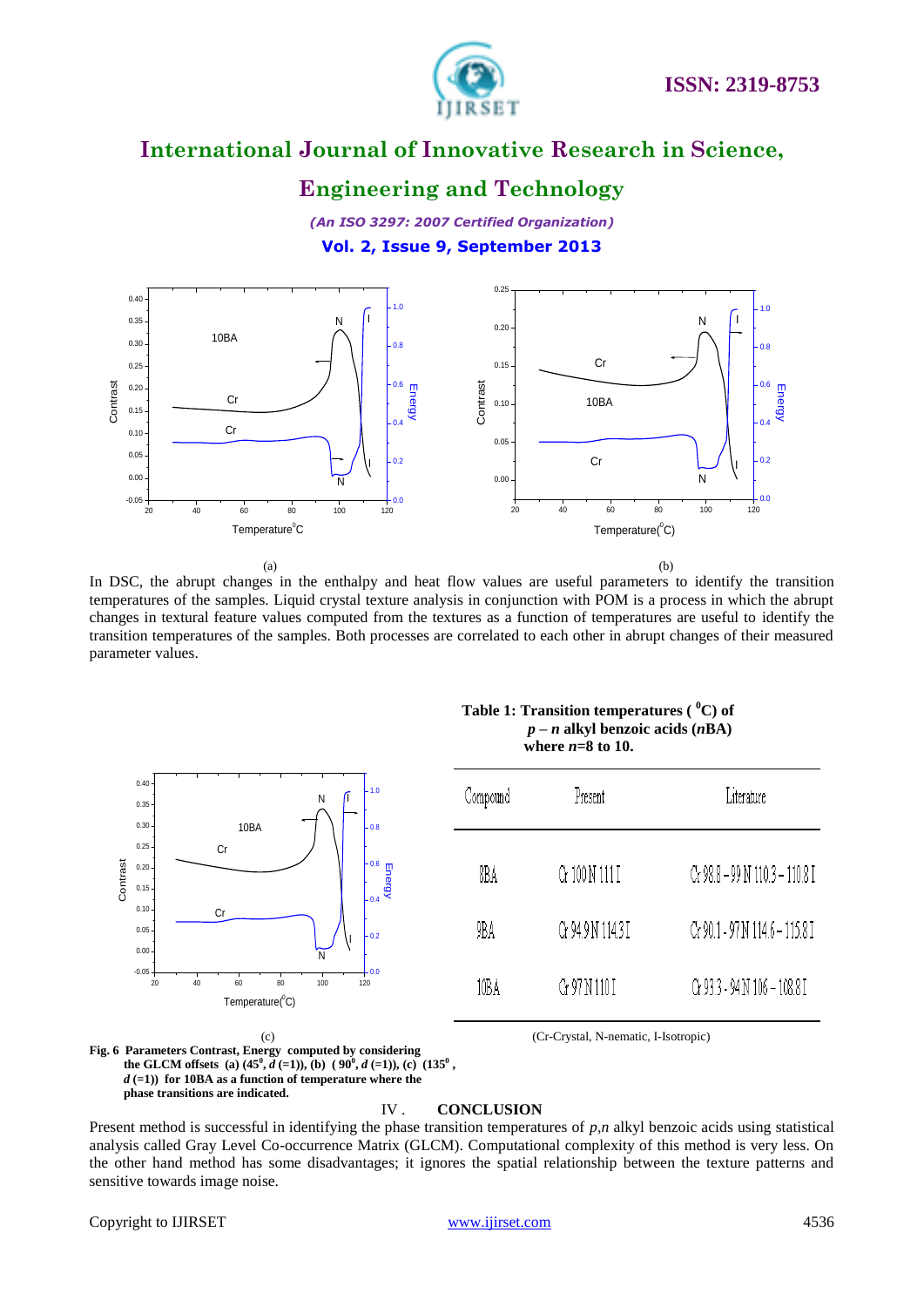



## **Engineering and Technology**

*(An ISO 3297: 2007 Certified Organization)*

#### **Vol. 2, Issue 9, September 2013**

#### **ACKNOWLEDGEMENT**

The authors gratefully acknowledge UGC DRS LEVEL III program No.F.530/1/DRS/2009 (SAP-1), dated 09-02-2009 and DST FIST program No DST/FIST/PSI – 002/2011 dated 20-12-2011, New Delhi, to the department of Physics, ANU for providing financial assistance.

#### **REFERENCES**

- [1] L. S. Davis, "A survey on edge detection techniques", *Comp. Graph. and Image Proc*., vol. 4, pp. 248-270, 1975.
- [2] De Shuang Huang, D. C. Wunsch , D. S. Levine, K. H. Jo, "Advanced intelligent computing theories and applications With aspects of theoretical and methodological issues*:*, in. *Proc*.*4 th International Conference on Intelligent Computing (ICIC),* China, 2008 **.**
- [3] R. F. Walker, P. T. Jackway, I. D. Longstaff, "Recent Developments in the use of co occurrence Matrix for Texture Recognition*",* in *Proc*. *13th international Conference on Digital Signal Processing*, Brisbane – Queensland University, 1997**.**
- [4] Madhusmita Sahoo. "Biomedical Image Fusion and Segmentation using GLCM*",* in. *Proc*. *International Journal of Computer Application Special Issue on "2nd National Conference- Computing, Communication and Sensor Network CCS*, pp: 34 – 39,2011.
- [5] R.C. Gonzalez, R.E. Woods, *Digital Image Processing* , 2nd ed., India: Prentice Hall, 2002*.*
- [6] H. B. Kekre, D. T. Sudeep, K. S. Tanuja, S. V. Suryawanshi," Image Retrieval using Texture Features extracted from GLCM, LBG and KPE" , *International Journal of Computer Theory and Engineering.,* Vol. 2, pp: 1793-8201, 2010.
- [7] J. F. Haddon, J F Boyce, "Co-occurrence matrices for image analysis,"*IEEE Electronics &Communication Engineering Journal*., Vol. 5, pp:71-83,1993.
- [8] C. W. D. de Almeida, R.M. C. R. de Souza, A. L. B. Candeias, " Texture classification based on co-occurrence matrix and self organizing map", *IEEE International conference on Systems Man& Cybernetics,* University of pernambuco, Recife, 2010**.**
- [9] R. M. Haralick, S Shanmugam, I. Dinstein, "Textural features for image classification", *IEEE Transactions on Systems, Man and Cybernetics. SMC.*, Vol. 3, pp: 610- 621, 1973.
- [10] J. Flusser , T. Suk, "Pattern recognition by affine moment invariants", *Pattern Recognition.*, Vol.26*,*pp: 167-174, 1993.
- [11] C. H. Lo, H. S. Don, "3D moment forms: Their construction and application to object identification and positioning", *IEEE Transactions on Pattern Analysis and Machine Intelligence.*, Vol.11,pp:1053 – 1064, 1989.
- [12] G.N.Srinivasan , G. Shobha , "Segmrntation Techniques for ATDR", in .*Proc. World academy of science, engineering and Technology.,* Vol. 36, pp:2070 – 3740, 2008.
- [13] M. Tuceryan. "Moment based texture segmentation", *Pattern Recognition Letters.,* Vol. 15, pp:659 667, 1994.
- [14] B. Montrucchio, A. Sparavigna, A. Strigazzi," A new image processing method for enhancing the detection sensitivity of smooth transitions in liquid crystals", *Liquid Crystals.*, Vol.24, pp:841 - 852,1998
- [15] A. Sparavigna, R. Marazzato, Mapping images with the coherence length Diagrams, 2008. available from http:// arxiv.org/ftp/arxiv/papers/0811/0811.4699.pdf.
- [16] A.Sanna, B.Montrucchio, A.Sparavigna,"A Parallel Algorithm of Texture Analysis for Liquid Crystal Investigation" ,*Pattern recognition letters-Elsevier.*, Vol. 20, pp:183 – 190,1999.
- [17] B. Montrucchio, A. Sparavigna, S. I. Torgova, A. Strigazzi," A novel order transition inside the nematic phase of trans -4 hexylcyclohexane-1-carboxylicacid discovered by image processing" , *Liquid Crystals.*, Vol.25,pp: 613–620, 1998.
- [18] J.Eccher, A.R. Sampaio, R. C.Viscovin, G. Conte, E. Westphal, H. Gallardo,I. H. Bechtold, "Image processing as a tool for phase transitions identification" *Molecular Liquids.,* Vol.153, pp:162 -166, 2010.
- [19] A. Sparavigna, A. Mello,B. Montrucchio," Texture transitions in the liquid crystalline alkyloxybenzoic acid 6OBAC", *Phase Transitions.*,Vol. 79,pp: 293 – 303, 2006.
- [20] S. Sreehari Sastry , K. Mallika, B. Gowri Sankara Rao, S T Ha, S. Lakshminarayana, "Identification of phase transition temperatures by statistical image analysis," *Liquid Crystals.*, Vol.39,pp: 695 – 700, 2012.
- [21] S. Sreehari Sastry , K. Mallika, B. Gowri Sankara Rao, S. T. Ha, S. Lakshminarayana," Novel approach to study liquid crystal phase transitions using Legendre moments" *PhaseTransitions*., Vol.85, pp:735 – 749, 2012.
- [22] Dhanashree Gadkari. "Image quality analysis uisng GLCM", Department of Modelling and Simulation, College of Arts and Science, Orlando, Florida: University of Central Florida, 2004.
- [23]Fritz Albregtsen, "Texture Measures Computed from GLCM-Matrices*"*.Ph.D Thesis, Image Processing Laboratory, Department of Informatics, Oslo: University of Oslo, 2008.
- [24] D.J. Demus , J. Goodby , G. W. Gray , H.W. Spiess,V. Vill, "*Hand Book Of liquid Crystal",* Wiely- VCH, Singapore, 1998.
- [25]Patrick Oswald, *Liquid Crystals - Concepts and Physical Properties Illustrated by experiments*, London: CRC Press, 2006.
- [26] S. Chandrasekhar , *Liquid Crystals*, Cambridge: Cambridge University Press, 1992.
- [27] S. Mohanty, "Liquid crystals The "fourth" phase of matter*", Resonance.,* Vol.8,pp: 52 70, 2003.
- [28] G. W. Gray, *Molecular Structure and the properties of Liquid Crystals*, Academic Press: New York,1962.
- [29] Introduction to MATLAB Mathworks**,** 2008. Availble from[: www.mathworks.in/moler/](http://www.mathworks.in/moler/)*.*
- [30] Guneet Saini. Texture Analysis of CT scan images. M.Tech.thesis. Electrical and Instrumentation Department, Patiala, India : Thapar University, 2008.
- [31] Mahshid Roumi. Implementing Texture Feature Extraction Algorithms on FPGA", .M.Sc. Thesis: Computer Engineering, Mekelweg 4, The Netherlands: Delft University of Technology, 2009.
- [32] S. Singh *,"* Phase transitions liquid crystals*",Physics reports.*, Vol.324**,** pp:107 269, 2000.
- [33] K. Vijaya lakshmi, S. Sreehari Sastry , "Induced smectic-G phase through intermolecular hydrogen bonding: Part XIX: Influence of p-n- alkyl benzoic acids on thermal and phase behavior of hydrogen bonded liquid crystals", *Bulletin of Pure and Applied sciences.*, Vol.27, pp:75 – 83*,* 2008.